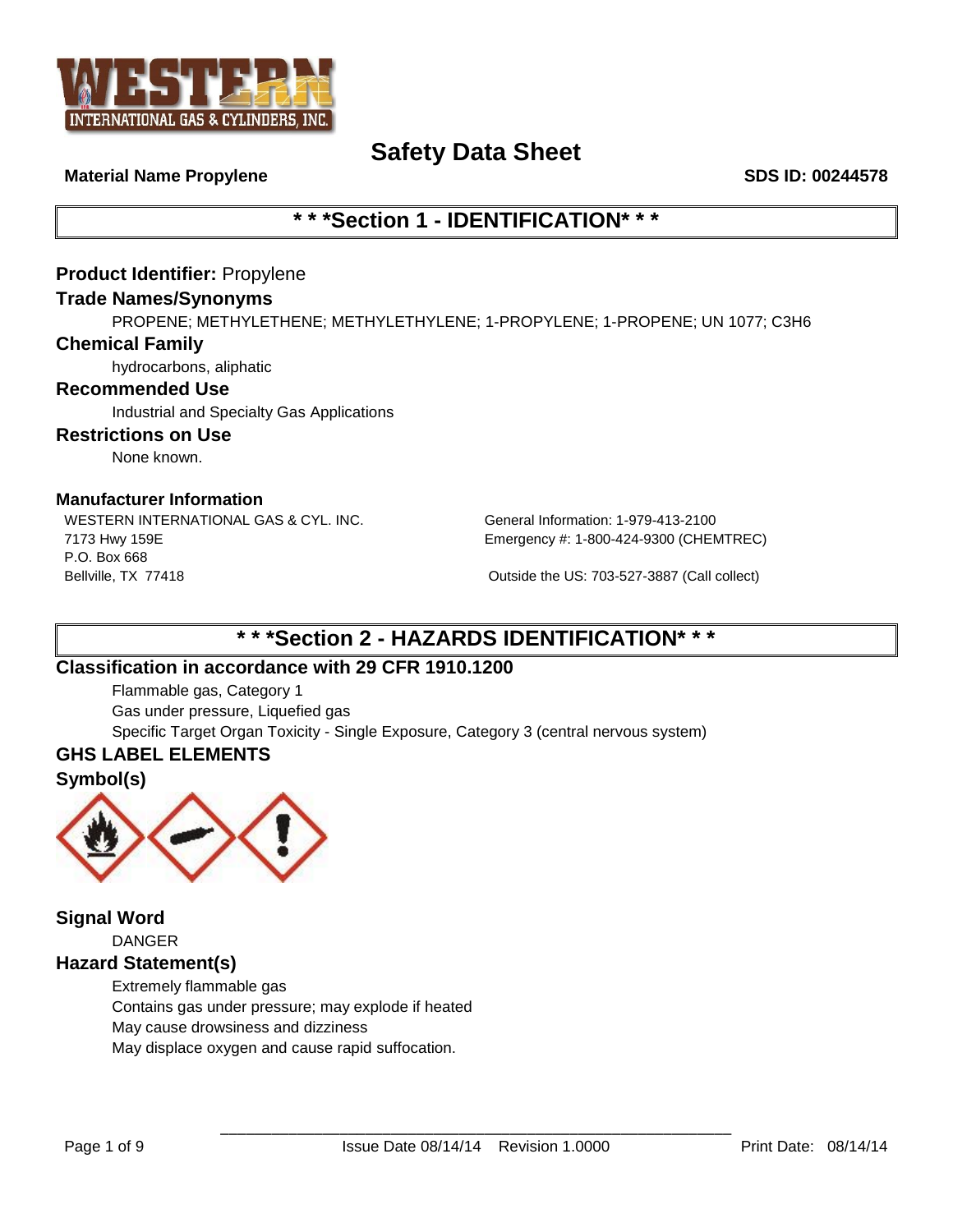# **Precautionary Statement(s)**

# **Prevention**

Keep away from heat, sparks, open flame, and hot surfaces - No smoking. Avoid breathing gas. Use only outdoors or in a well-ventilated area.

#### **Response**

Leaking gas fire: Do not extinguish, unless leak can be stopped safely. Eliminate all ignition sources if safe to do so. IF INHALED: Remove victim to fresh air and keep at rest in a position comfortable for breathing. Call a POISON CENTER or doctor/physician if you feel unwell.

#### **Storage**

Store in a well-ventilated place. Protect from sunlight. Keep container tightly closed. Store locked up.

#### **Disposal**

Dispose of in accordance with applications with applicable regulations.

# **Hazard(s) Not Otherwise Classified**

May cause frostbite upon sudden release of liquefied gas.

# **\* \* \*Section 3 - COMPOSITION / INFORMATION ON INGREDIENTS\* \* \***

| <b>CAS</b> | ------<br>nent               | <b>Develo</b><br><b>GLACIL</b> |
|------------|------------------------------|--------------------------------|
| $115-07-.$ | Dron<br>้ <sup>าง</sup> lene | 100                            |

# **\* \* \*Section 4 - FIRST AID MEASURES\* \* \***

### **Description of Necessary Measures**

## **Inhalation**

If adverse effects occur, remove to uncontaminated area. Give artificial respiration if not breathing. If breathing is difficult, oxygen should be administered by qualified personnel. Get immediate medical attention.

# **Skin**

If frostbite or freezing occur, immediately flush with plenty of lukewarm water (105-115 F; 41-46 C). DO NOT USE HOT WATER. If warm water is not available, gently wrap affected parts in blankets. Get immediate medical attention.

#### **Eyes**

Flush eyes with plenty of water for at least 15 minutes. Remove contact lenses, if present and easy to do. Continue rinsing. Then get immediate medical attention.

#### **Ingestion**

If swallowed, get medical attention.

#### **Most Important Symptoms/Effects**

#### **Acute**

frostbite, suffocation, central nervous system depression

### **Delayed**

No information on significant adverse effects.

# **Indication of Immediate Medical Attention and Special Treatment**

For inhalation, consider oxygen.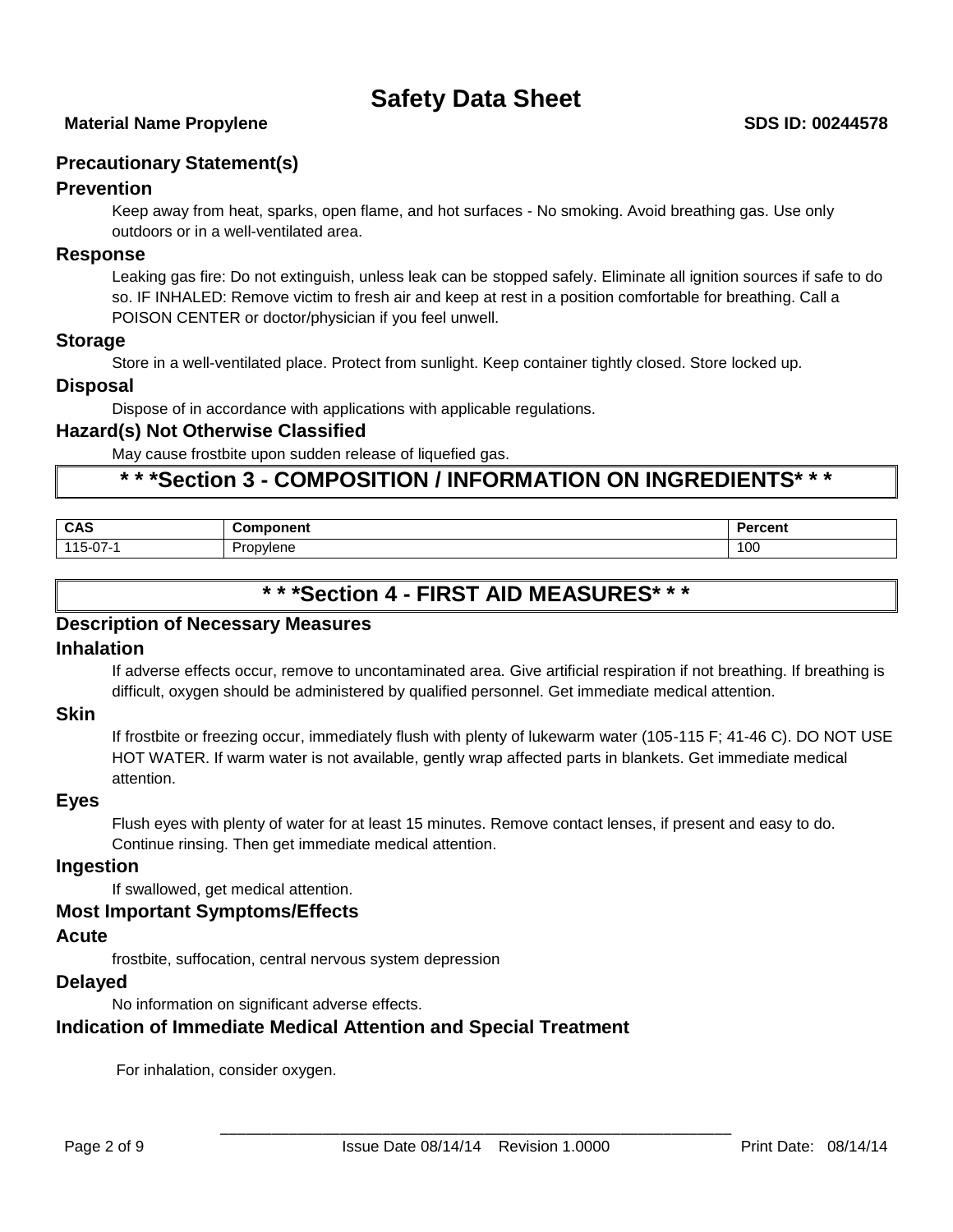# **\* \* \*Section 5 - FIRE FIGHTING MEASURES\* \* \***

# **Suitable Extinguishing Media**

carbon dioxide, regular dry chemical

Large fires: water spray or fog

# **Unsuitable Extinguishing Media**

Do not use halogenated extinguishing agents.

# **Specific Hazards Arising from the Chemical**

Severe fire hazard. Vapor/air mixtures are explosive above flash point. The vapor is heavier than air. Vapors or gases may ignite at distant ignition sources and flash back. Electrostatic discharges may be generated by flow or agitation resulting in ignition or explosion.

#### **Hazardous Combustion Products**

**Combustion:** oxides of carbon

### **Fire Fighting Measures**

Move container from fire area if it can be done without risk. Cool containers with water spray until well after the fire is out. Do not direct water at source of leak or safety devices; icing may occur. Stay away from the ends of tanks. For fires in cargo or storage area: Cool containers with water from unmanned hose holder or monitor nozzles until well after fire is out. If this is impossible then take the following precautions: Keep unnecessary people away, isolate hazard area and deny entry. Let the fire burn. Withdraw immediately in case of rising sound from venting safety device or any discoloration of tanks due to fire. For tank, rail car or tank truck: Stop leak if possible without personal risk. Let burn unless leak can be stopped immediately. Evacuation radius: 1600 meters (1 mile). For smaller tanks or cylinders, extinguish and isolate from other flammables. Do not attempt to extinguish fire unless flow of material can be stopped first. Stay upwind and keep out of low areas. Avoid inhalation of material or combustion by-products. Be aware that a BLEVE (Boiling Liquid Expanding Vapor Explosion) may occur unless surfaces are kept cool with water.

# **Special Protective Equipment and Precautions for Firefighters**

Wear full protective fire fighting gear including self contained breathing apparatus (SCBA) for protection against possible exposure.

# **\* \* \*Section 6 - ACCIDENTAL RELEASE MEASURES\* \* \***

# **Personal Precautions, Protective Equipment and Emergency Procedures**

Wear personal protective clothing and equipment, see Section 8.

# **Methods and Materials for Containment and Cleaning Up**

Keep unnecessary people away, isolate hazard area and deny entry. Remove sources of ignition. Avoid heat, flames, sparks and other sources of ignition. Stop leak if possible without personal risk. All equipment used when handling the product must be grounded. Do not touch or walk through spilled material. Use water spray to reduce vapors or divert vapor cloud drift. Do not direct water at spill or source of leak. Ventilate closed spaces before entering.

# **\* \* \*Section 7 - HANDLING AND STORAGE\* \* \***

# **Precautions for Safe Handling**

Keep away from heat, sparks, open flame, and hot surfaces - No smoking. Avoid breathing gas. Use only outdoors or in a well-ventilated area. Wash thoroughly after handling. Dissipate static electricity during transfer by earthing (grounding and bonding) containers and equipment.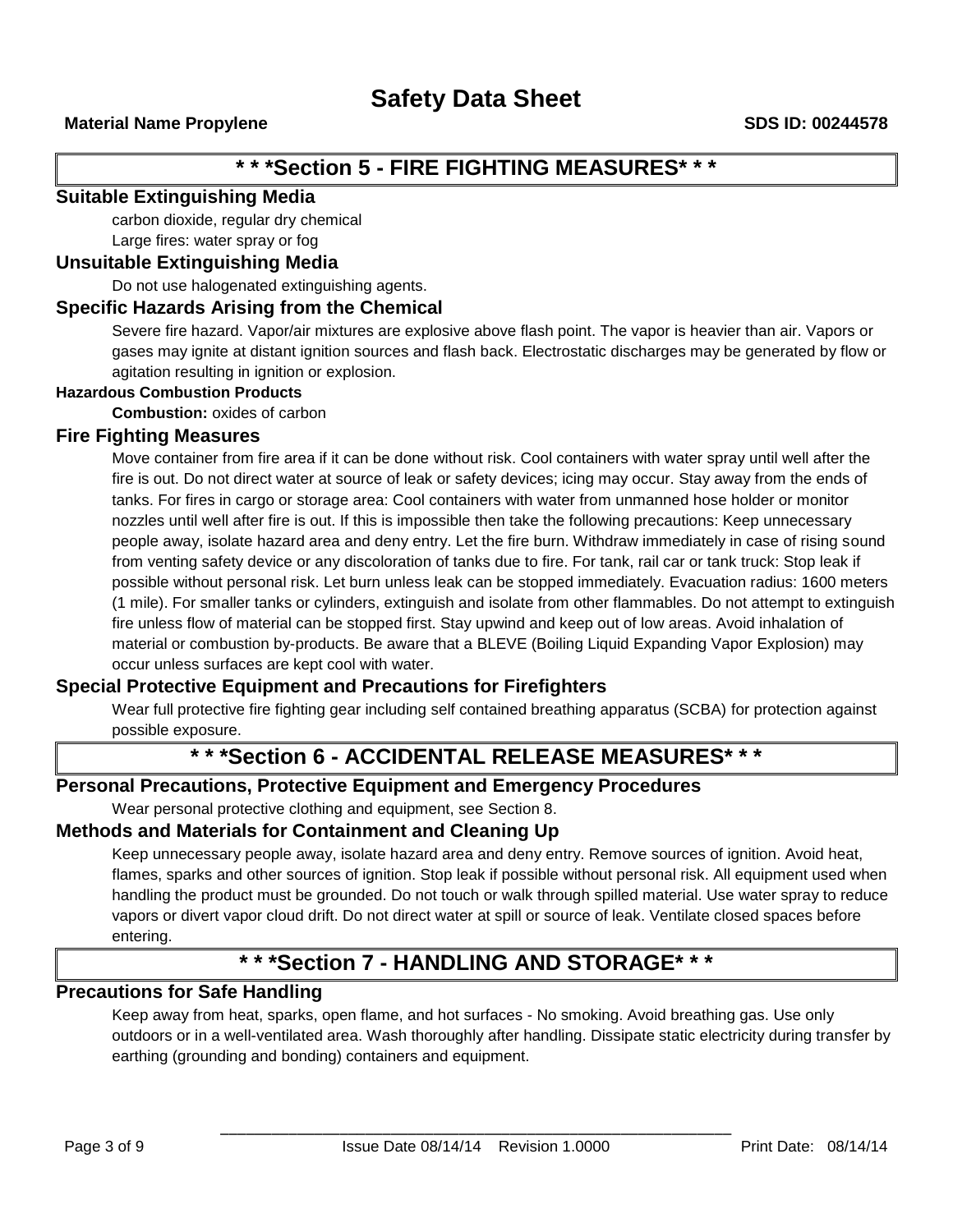### **Material Name Propylene SDS ID: 00244578**

# **Conditions for Safe Storage, including any Incompatibilities**

Store and handle in accordance with all current regulations and standards. Subject to storage regulations: U.S. OSHA 29 CFR 1910.110. Protect from physical damage. Store in a cool, dry place. Keep container tightly closed. Store in a well-ventilated area. Avoid heat, flames, sparks and other sources of ignition. Store outside or in a detached building. Grounding and bonding required. Secure to prevent tipping. Protect from sunlight. Store locked up. U.S. OSHA 29 CFR 1910.101. Keep separated from incompatible substances.

**Incompatibilities** oxidizing materials, halo carbons, halogens, acids

# **\* \* \*Section 8 - EXPOSURE CONTROLS / PERSONAL PROTECTION\* \* \***

### **Component Exposure Limits**

#### **Propylene (115-07-1)**

**ACGIH:** 500 ppm TWA

#### **Component Biological Limit Values**

There are no biological limit values for any of this product's components.

### **Appropriate Engineering Controls**

Ventilation equipment should be explosion-resistant if explosive concentrations of material are present. Provide local exhaust or process enclosure ventilation system. Ensure compliance with applicable exposure limits.

### **Individual Protection Measures, such as Personal Protective Equipment**

#### **Eyes/Face Protection**

For the gas: Eye protection not required, but recommended. For the liquid: Wear splash resistant safety goggles. Contact lenses should not be worn. Provide an emergency eye wash fountain and quick drench shower in the immediate work area.

#### **Skin Protection**

For the gas: Protective clothing is not required. For the liquid: Wear appropriate protective, cold insulating clothing.

#### **Glove Recommendations**

Wear insulated gloves.

#### **Respiratory Protection**

Under conditions of frequent use or heavy exposure, respiratory protection may be needed.

Respiratory protection is ranked in order from minimum to maximum.

Consider warning properties before use.

**For Unknown Concentrations or Immediately Dangerous to Life or Health -**

Any supplied-air respirator with a full facepiece that is operated in a pressure-demand or other positive-pressure mode in combination with an auxiliary self-contained breathing apparatus operated in pressure-demand or other positive-pressure mode.

Any self-contained breathing apparatus that has a full facepiece and is operated in a pressure-demand or other positive-pressure mode.

# **\* \* \*Section 9 - PHYSICAL AND CHEMICAL PROPERTIES\* \* \***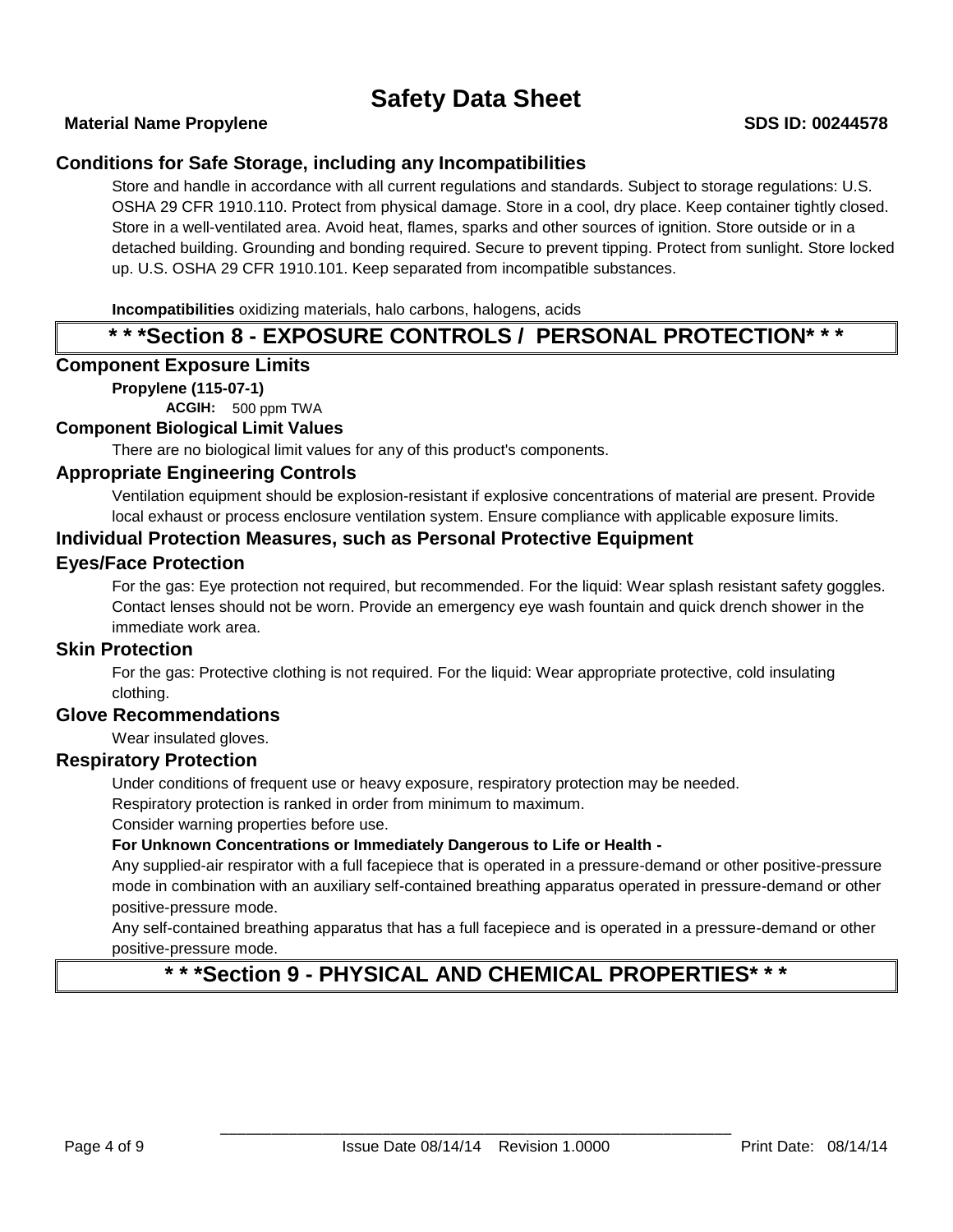#### **Material Name Propylene SDS ID: 00244578**

| <b>Physical State:</b>       | Gas                 | Appearance:                    | Colorless gas               |  |
|------------------------------|---------------------|--------------------------------|-----------------------------|--|
| Color:                       | colorless           | <b>Physical Form:</b>          | liquefied gas               |  |
| Odor:                        | aromatic odor       | <b>Odor Threshold:</b>         | Not available               |  |
| pH:                          | Not available       | <b>Melting/Freezing Point:</b> | $-185 °C$                   |  |
| <b>Boiling Point:</b>        | -47 °C              | <b>Flash Point:</b>            | -108 °C                     |  |
| Decomposition:               | Not available       | <b>Evaporation Rate:</b>       | Not available               |  |
| LEL:                         | 2.0%                | UEL:                           | 11.1%                       |  |
| <b>Vapor Pressure:</b>       | 7828 mmHg @ 21.1 °C | <b>Henry's Law Constant:</b>   | 0.00096317 atm-m3/mol       |  |
| Vapor Density (air $= 1$ ):  | 1.5                 | Density:                       | 1.7855 g/L                  |  |
| <b>Water Solubility:</b>     | 45 %                | KOW:                           | 223.87 estimated from water |  |
|                              |                     |                                | solubility                  |  |
| Log KOW:                     | 1.77                | KOC:                           | 533.33 estimated from water |  |
|                              |                     |                                | solubility                  |  |
| <b>Auto Ignition:</b>        | 455 °C              | <b>Viscosity:</b>              | 0.140 cP $@-40$ °C          |  |
| <b>Molecular Weight:</b>     | 42.08               | <b>Molecular Formula:</b>      | $C-H3-C-H-C-H2$             |  |
| <b>Critical Temperature:</b> | 91.8 $^{\circ}$ C   | Flammability (solid, gas):     | Flammable gas               |  |

### **Other Property Information**

No additional information is available.

#### **Solvent Solubility**

**Soluble:** alcohol, ether, acetic acid

# **\* \* \*Section 10 - STABILITY AND REACTIVITY\* \* \***

### **Reactivity**

No reactivity hazard is expected.

#### **Chemical Stability**

Stable at normal temperatures and pressure.

#### **Possibility of Hazardous Reactions**

May polymerize. Avoid contact with heat, light, air, water or incompatible materials. Polymerizes with evolution of heat.

#### **Conditions to Avoid**

Avoid heat, flames, sparks and other sources of ignition. Containers may rupture or explode if exposed to heat. Minimize contact with material.

#### **Incompatible Materials**

oxidizing materials, halo carbons, halogens, acids

# **Hazardous Decomposition**

**Combustion:** oxides of carbon

# **\* \* \*Section 11 - TOXICOLOGICAL INFORMATION\* \* \***

# **Acute and Chronic Toxicity**

#### **Component Analysis - LD50/LC50**

The components of this material have been reviewed in various sources and the following selected endpoints are published:

#### **Propylene (115-07-1)**

Inhalation LC50 Rat 658 mg/L 4 h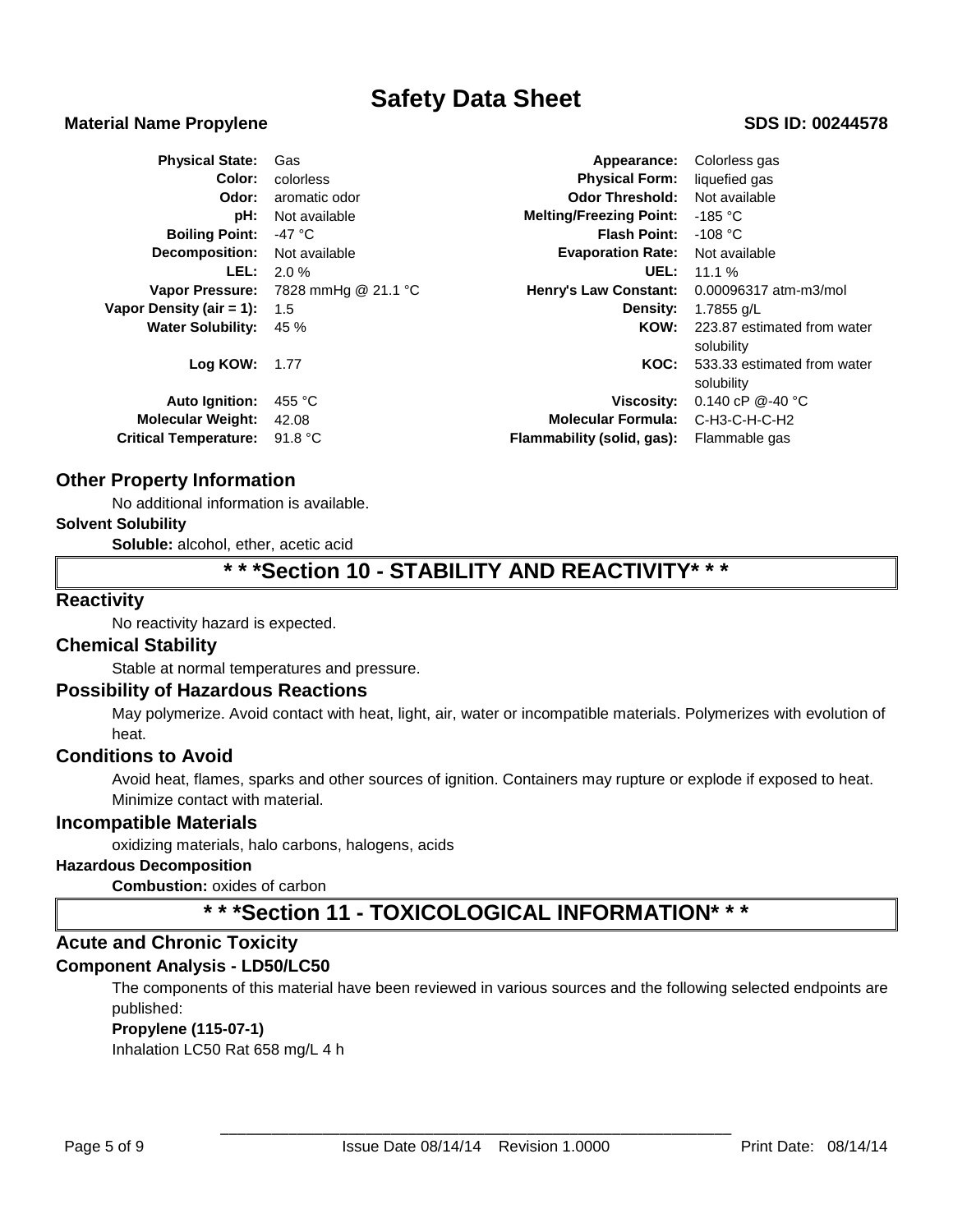### **Material Name Propylene SDS ID: 00244578**

### **RTECS Acute Toxicity (selected)**

The components of this material have been reviewed and RTECS publishes no data as of the date on this document.

# **Information on Likely Routes of Exposure**

#### **Inhalation**

tearing, nausea, vomiting, difficulty breathing, headache, drowsiness, dizziness, disorientation, mood swings, pain in extremities, loss of coordination, suffocation, convulsions, unconsciousness, coma

#### **Ingestion**

ingestion of a gas is unlikely

#### **Skin Contact**

blisters, frostbite

### **Eye Contact**

blurred vision, frostbite

# **Immediate Effects**

frostbite, suffocation, central nervous system depression

#### **Delayed Effects**

No information on significant adverse effects.

#### **Medical Conditions Aggravated by Exposure**

No data available.

### **Irritation/Corrosivity Data**

No data available.

# **RTECS Irritation**

The components of this material have been reviewed and RTECS publishes no data as of the date on this document.

#### **Target Organs**

**Propylene (115-07-1)**

#### central nervous system

**Respiratory Sensitization**

No data available.

### **Dermal Sensitization**

No data available.

### **Carcinogenicity**

#### **Component Carcinogenicity**

#### **Propylene (115-07-1)**

**ACGIH:** A4 - Not Classifiable as a Human Carcinogen

**IARC:** Monograph 60 [1994]; Supplement 7 [1987] (Group 3 (not classifiable))

# **RTECS Mutagenic**

The components of this material have been reviewed, and RTECS publishes data for one or more components.

#### **RTECS Tumorigenic**

The components of this material have been reviewed, and RTECS publishes data for one or more components.

#### **Additional Data**

Stimulants such as epinephrine may induce ventricular fibrillation.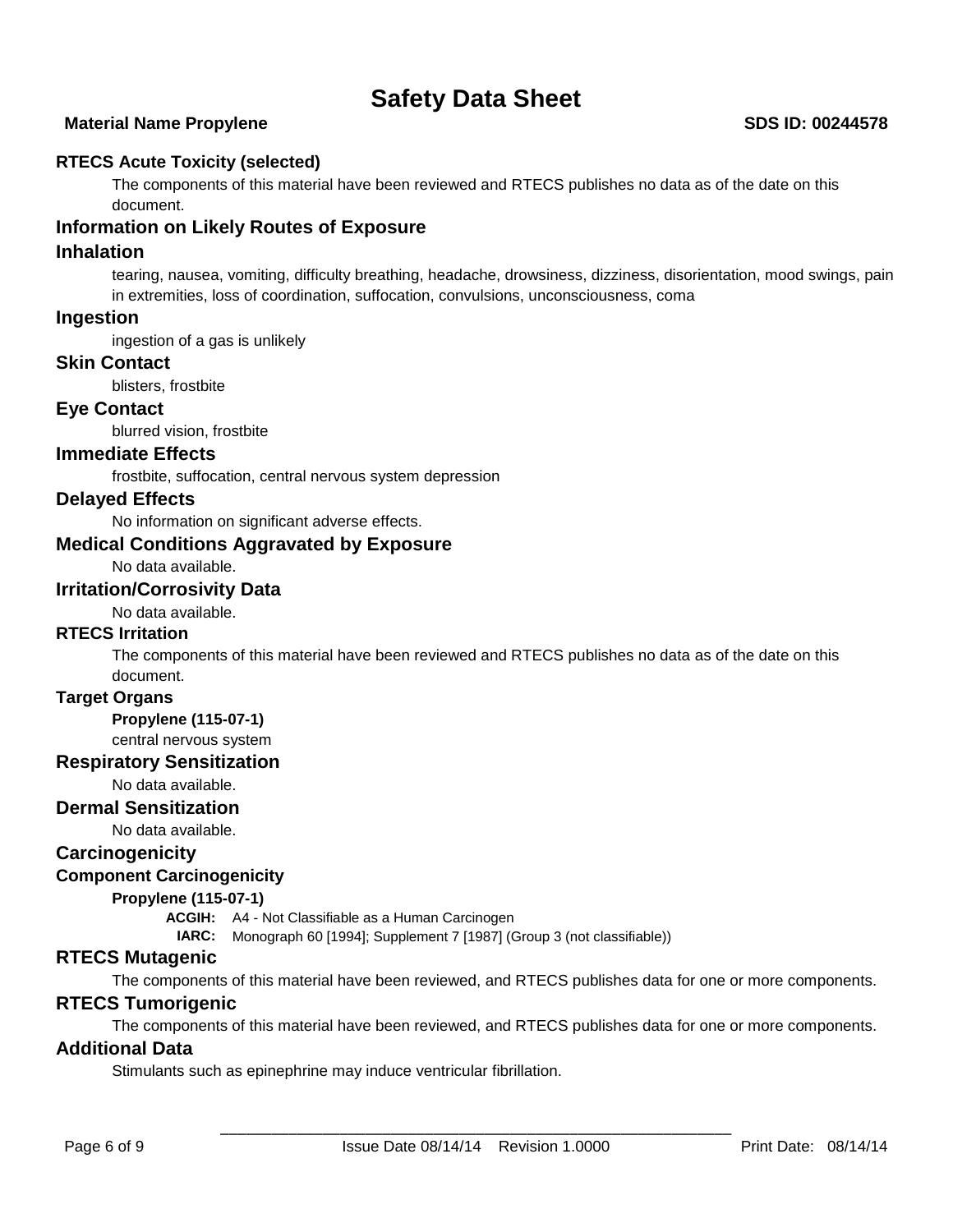**Material Name Propylene SDS ID: 00244578** 

# **Specific Target Organ Toxicity - Single Exposure**

central nervous system

# **Specific Target Organ Toxicity - Repeated Exposure**

No target organs identified.

# **Aspiration Hazard**

Not applicable.

# **\* \* \*Section 12 - ECOLOGICAL INFORMATION\* \* \***

# **Component Analysis - Aquatic Toxicity**

No LOLI ecotoxicity data are available for this product's components.

#### **Persistence and Degradability**

Readily degraded in water.

#### **Bioaccumulative Potential**

Estimated BCF of 5.

### **Mobility**

No data available.

# **\* \* \*Section 13 - DISPOSAL CONSIDERATIONS\* \* \***

### **Disposal Methods**

Dispose in accordance with all applicable regulations. Subject to disposal regulations: U.S. EPA 40 CFR 262. Hazardous Waste Number(s): D001.

#### **Component Waste Numbers**

The U.S. EPA has not published waste numbers for this product's components.

# **\* \* \*Section 14 - TRANSPORT INFORMATION\* \* \***

# **US DOT Information**

**Shipping Name:** Propylene **UN/NA #:** UN1077 **Hazard Class:** 2.1 **Required Label(s):** 2.1

# **IMDG Information**

**Shipping Name:** Propylene **UN #:** UN1077 **Hazard Class:** 2.1 **Required Label(s):** 2.1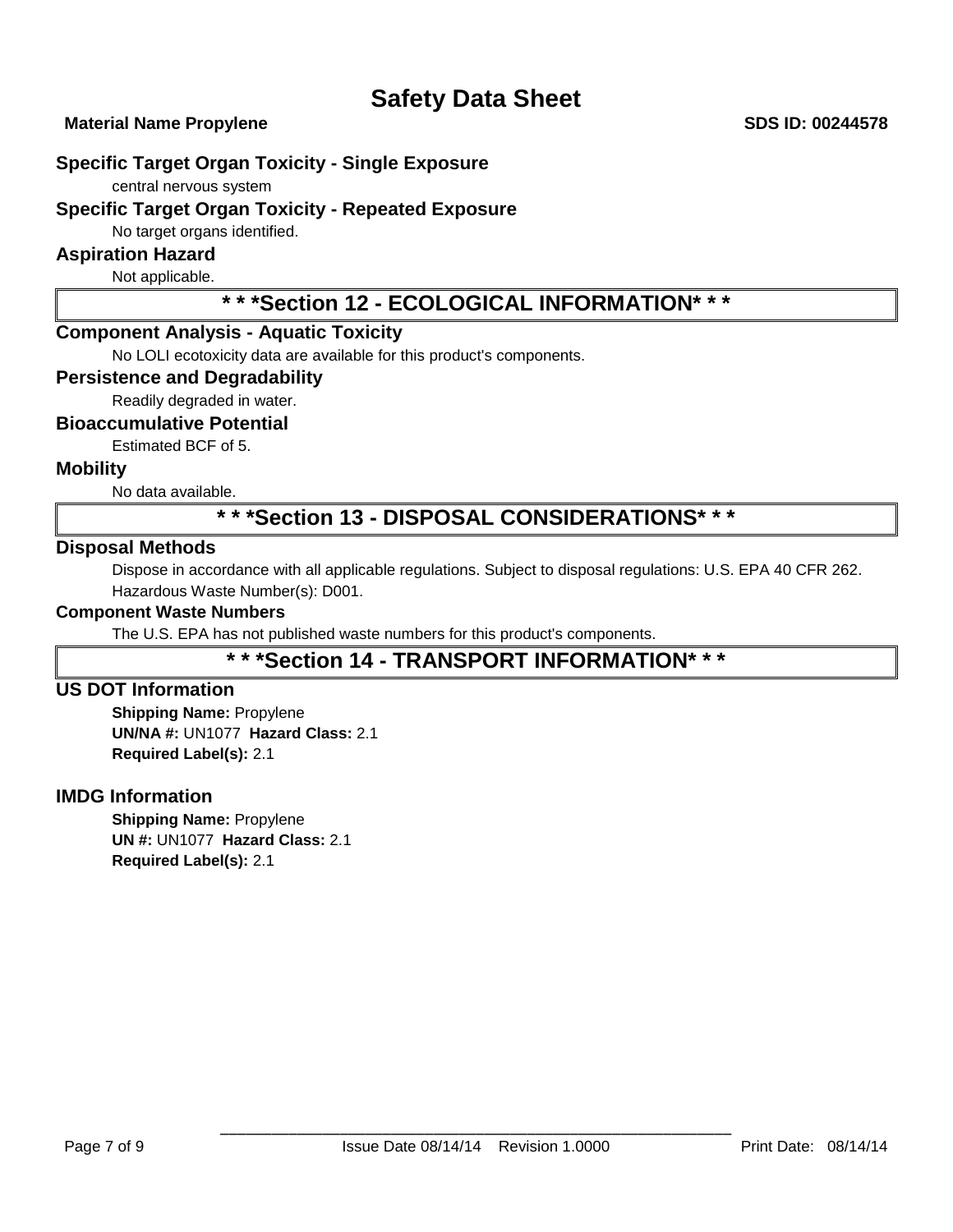# **\* \* \*Section 15 - REGULATORY INFORMATION\* \* \***

# **Component Analysis**

### **U.S. Federal Regulations**

This material contains one or more of the following chemicals required to be identified under SARA Section 302/304 (40 CFR 355 Appendix A), SARA Section 313 (40 CFR 372.65), CERCLA (40 CFR 302.4), TSCA 12(b), and/or require an OSHA process safety plan.

#### **Propylene (115-07-1)**

**SARA 313:** 1.0 % de minimis concentration

### **SARA 311/312 Hazardous Categories**

**Acute Health:** Yes **Chronic Health:** No **Fire:** Yes **Pressure:** Yes **Reactive:** Yes

#### **U.S. State Regulations**

The following components appear on one or more of the following state hazardous substances lists:

| Component      | CAS<br><b>UAJ</b>            | -<br>v | МA  | <b>MN</b>      | .<br>N, | D<br>$\sqrt{ }$ |
|----------------|------------------------------|--------|-----|----------------|---------|-----------------|
| -<br>Propylene | $\sim$ $-$<br>. U L<br>- C i | Yes    | Yes | $\cdot$<br>Yes | Yes     | Yes             |

Not regulated under California Proposition 65

#### **Component Analysis - Inventory**

| Component | <b>CAS</b>                      | .<br>uc | .<br>Um    | πш.<br>-- | AU  | ים  | ID<br>u '<br>-- | <b>KC</b><br>'nг | CN  | <b>NZ</b> |
|-----------|---------------------------------|---------|------------|-----------|-----|-----|-----------------|------------------|-----|-----------|
| Propylene | 4E<br>$\sim$ $-$<br>.<br>ו ט-פו | Yes     | <b>DSL</b> | EIN       | Yes | Yes | Yes             | Yes              | Yes | Yes       |

# **\* \* \*Section 16 - OTHER INFORMATION\* \* \***

#### **NFPA Ratings: Health:** 3 **Fire:** 4 **Reactivity:** 1

Hazard Scale:  $0 =$  Minimal  $1 =$  Slight  $2 =$  Moderate  $3 =$  Serious  $4 =$  Severe

# **Key / Legend**

ACGIH - American Conference of Governmental Industrial Hygienists; ADR - European Road Transport; AU - Australia; BOD - Biochemical Oxygen Demand; C - Celsius; CA - Canada; CAS - Chemical Abstracts Service; CERCLA - Comprehensive Environmental Response, Compensation, and Liability Act; CN - China; CPR - Controlled Products Regulations; DFG - Deutsche Forschungsgemeinschaft; DOT - Department of Transportation; DSL - Domestic Substances List; EEC - European Economic Community; EINECS - European Inventory of Existing Commercial Chemical Substances; EPA - Environmental Protection Agency; EU - European Union; F - Fahrenheit; IARC - International Agency for Research on Cancer; IATA - International Air Transport Association; ICAO - International Civil Aviation Organization; IDL - Ingredient Disclosure List; IDLH - Immediately Dangerous to Life and Health; IMDG - International Maritime Dangerous Goods; JP - Japan; Kow - Octanol/water partition coefficient; KR - Korea; LEL - Lower Explosive Limit; LOLI - List Of LIsts™ - ChemADVISOR's Regulatory Database; MAK - Maximum Concentration Value in the Workplace; MEL - Maximum Exposure Limits; NFPA - National Fire Protection Agency; NIOSH - National Institute for Occupational Safety and Health; NJTSR - New Jersey Trade Secret Registry; NTP - National Toxicology Program; NZ - New Zealand; OSHA - Occupational Safety and Health Administration; PH - Philippines; RCRA - Resource Conservation and Recovery Act; RID - European Rail Transport; RTECS - Registry of Toxic Effects of Chemical Substances®; SARA - Superfund Amendments and Reauthorization Act; STEL - Short-term Exposure Limit; TDG - Transportation of Dangerous Goods; TSCA - Toxic Substances Control Act; TWA - Time Weighted Average; UEL - Upper Explosive Limit; US - United States